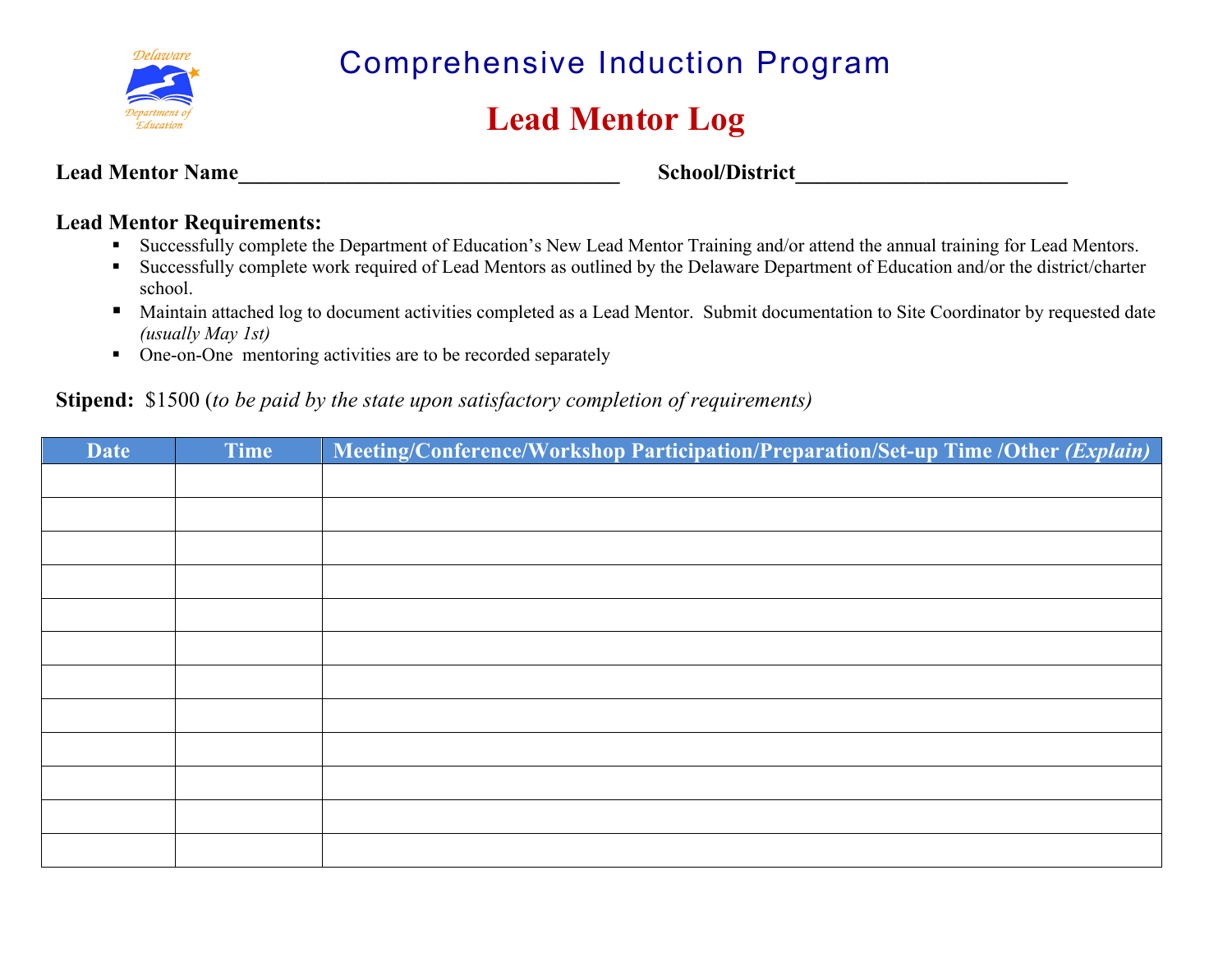| <b>Date</b> | Time | Meeting/Conference/Workshop Participation/Preparation/Set-up Time /Other (Explain) |
|-------------|------|------------------------------------------------------------------------------------|
|             |      |                                                                                    |
|             |      |                                                                                    |
|             |      |                                                                                    |
|             |      |                                                                                    |
|             |      |                                                                                    |
|             |      |                                                                                    |
|             |      |                                                                                    |
|             |      |                                                                                    |
|             |      |                                                                                    |
|             |      |                                                                                    |
|             |      |                                                                                    |
|             |      |                                                                                    |
|             |      |                                                                                    |
|             |      |                                                                                    |
|             |      |                                                                                    |
|             |      |                                                                                    |
|             |      |                                                                                    |
|             |      |                                                                                    |
|             |      |                                                                                    |
|             |      |                                                                                    |
|             |      |                                                                                    |
|             |      |                                                                                    |
|             |      |                                                                                    |
|             |      |                                                                                    |
|             |      |                                                                                    |